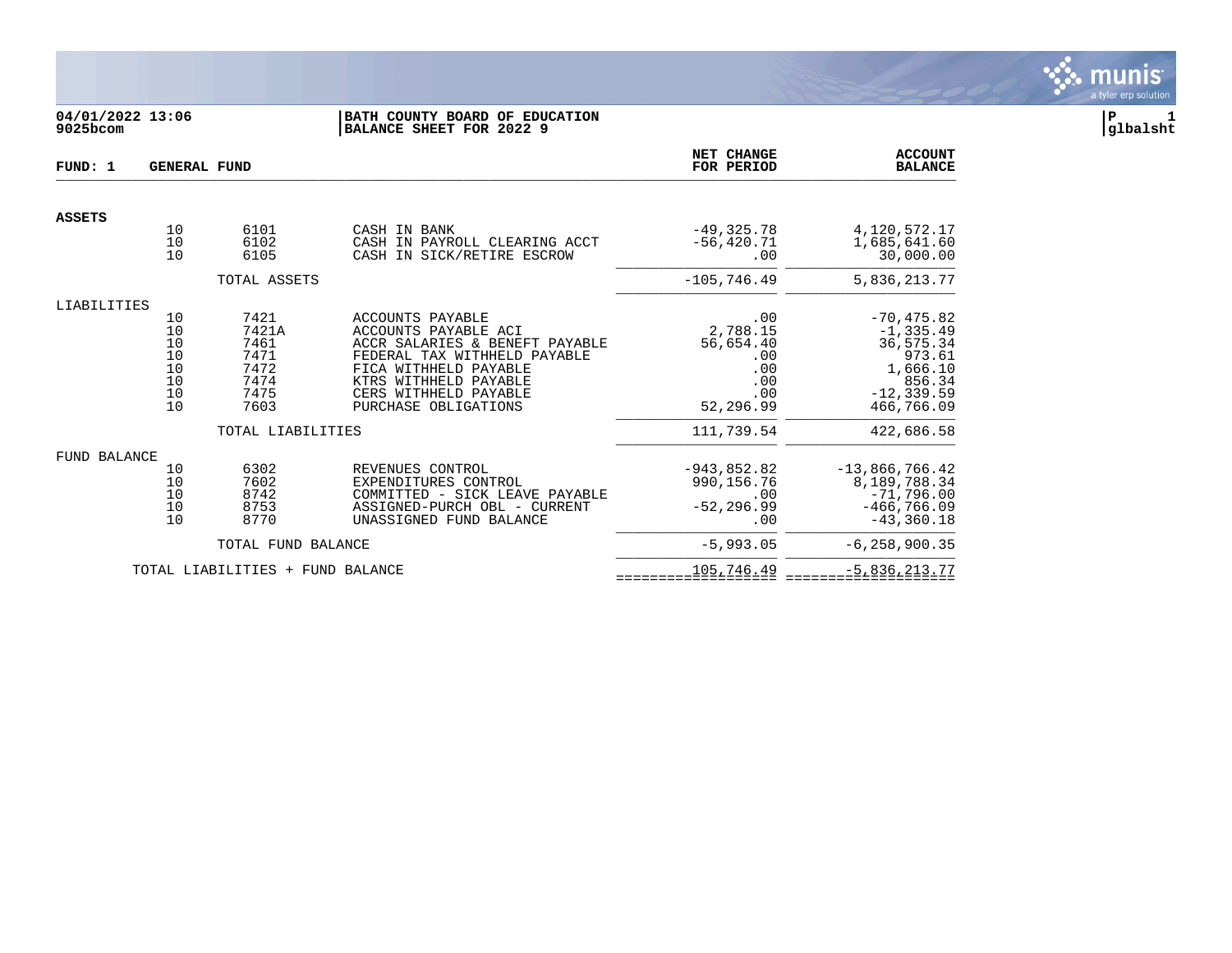

## **04/01/2022 13:06 |BATH COUNTY BOARD OF EDUCATION |P 2 9025bcom |BALANCE SHEET FOR 2022 9 |glbalsht**

| FUND: 2       | SPECIAL REVENUE |                                  |                                              |                       | <b>ACCOUNT</b><br><b>BALANCE</b> |
|---------------|-----------------|----------------------------------|----------------------------------------------|-----------------------|----------------------------------|
| <b>ASSETS</b> |                 |                                  |                                              |                       |                                  |
|               | 20              | 6101                             | CASH IN BANK                                 | $-44,719.69$          | 165,664.26                       |
|               |                 | TOTAL ASSETS                     |                                              | $-44,719.69$          | 165,664.26                       |
| LIABILITIES   |                 |                                  |                                              |                       |                                  |
|               | 20              | 7421                             | ACCOUNTS PAYABLE                             | .00                   | $-3,582.12$                      |
|               | 20<br>20        | 7421A<br>7603                    | ACCOUNTS PAYABLE ACI<br>PURCHASE OBLIGATIONS | 3,619.41<br>70,763.69 | 753.94<br>954, 573.86            |
|               |                 |                                  |                                              |                       |                                  |
|               |                 | TOTAL LIABILITIES                |                                              | 74,383.10             | 951,745.68                       |
| FUND BALANCE  |                 |                                  |                                              |                       |                                  |
|               | 20              | 6302                             | REVENUES CONTROL                             | $-410,938.15$         | $-4, 349, 704.58$                |
|               | 20              | 7602                             | EXPENDITURES CONTROL                         | 452,038.43            | 4,186,868.50                     |
|               | 20              | 8753                             | ASSIGNED-PURCH OBL - CURRENT                 | $-70, 763.69$         | $-954, 573.86$                   |
|               |                 | TOTAL FUND BALANCE               |                                              | $-29,663.41$          | $-1, 117, 409.94$                |
|               |                 | TOTAL LIABILITIES + FUND BALANCE |                                              | 44,719.69             | $-165,664.26$                    |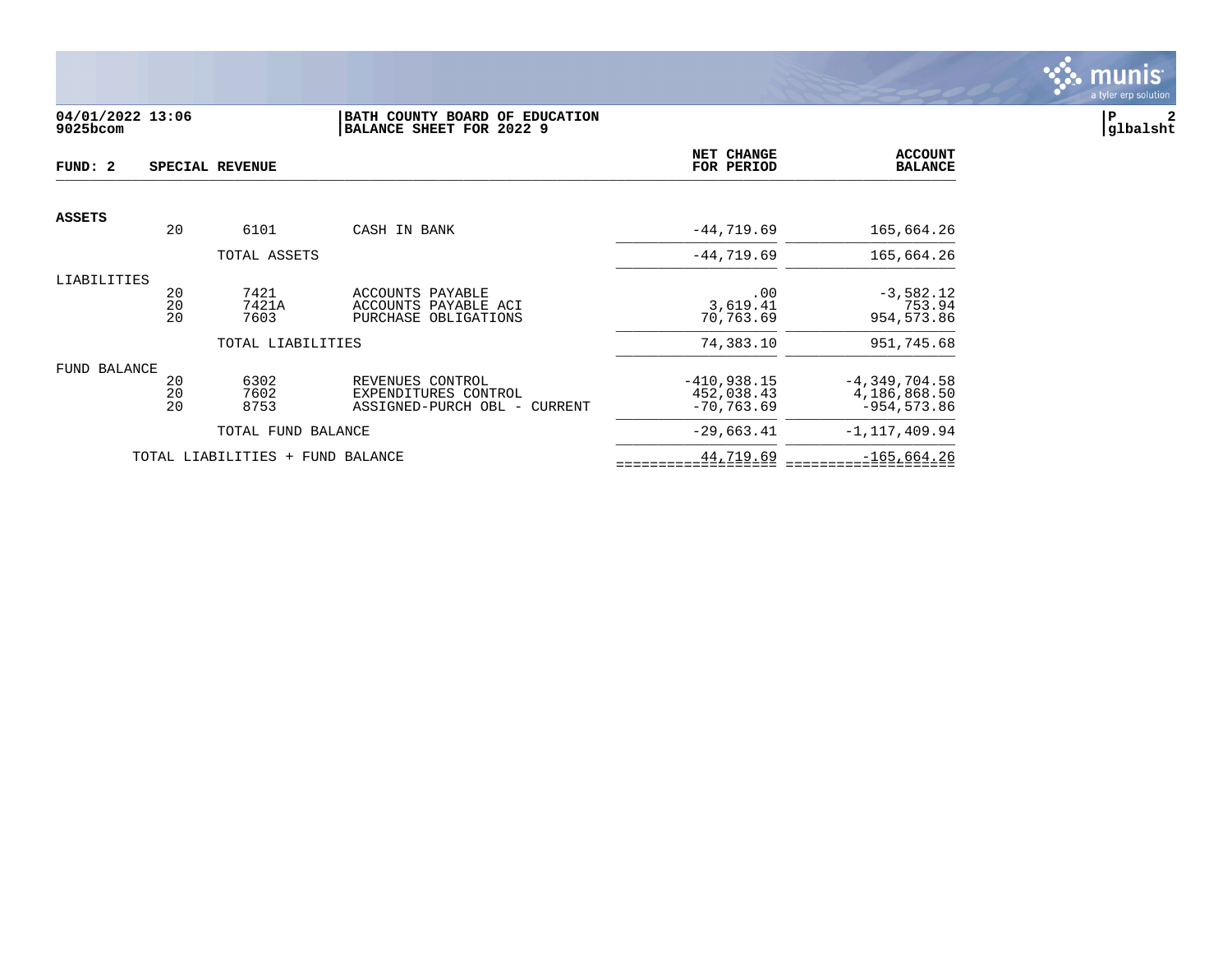

#### **04/01/2022 13:06 |BATH COUNTY BOARD OF EDUCATION |P 3 9025bcom |BALANCE SHEET FOR 2022 9 |glbalsht**

| FUND: 21      |          | DISTRICT ACTIVITY FD (ANNUAL)    |                                                      | NET CHANGE<br>FOR PERIOD | <b>ACCOUNT</b><br><b>BALANCE</b> |
|---------------|----------|----------------------------------|------------------------------------------------------|--------------------------|----------------------------------|
| <b>ASSETS</b> |          |                                  |                                                      |                          |                                  |
|               | 21       | 6101                             | CASH IN BANK                                         | 13,342.42                | 118,388.94                       |
|               |          | TOTAL ASSETS                     |                                                      | 13,342.42                | 118,388.94                       |
| LIABILITIES   | 21       | 7421A                            | ACCOUNTS PAYABLE ACI                                 | $-160.82$                | $-784.38$                        |
|               | 21       | 7603                             | PURCHASE OBLIGATIONS                                 | $-239.39$                | 34,387.03                        |
|               |          | TOTAL LIABILITIES                |                                                      | $-400.21$                | 33,602.65                        |
| FUND BALANCE  |          |                                  |                                                      |                          |                                  |
|               | 21       | 6302                             | REVENUES CONTROL                                     | $-9,552.67$              | $-139,656.56$                    |
|               | 21<br>21 | 7602<br>8753                     | EXPENDITURES CONTROL<br>ASSIGNED-PURCH OBL - CURRENT | $-3,628.93$<br>239.39    | 22,052.00<br>$-34, 387.03$       |
|               |          | TOTAL FUND BALANCE               |                                                      | $-12,942.21$             | $-151,991.59$                    |
|               |          | TOTAL LIABILITIES + FUND BALANCE |                                                      | $-13, 342.42$            | $-118,388.94$                    |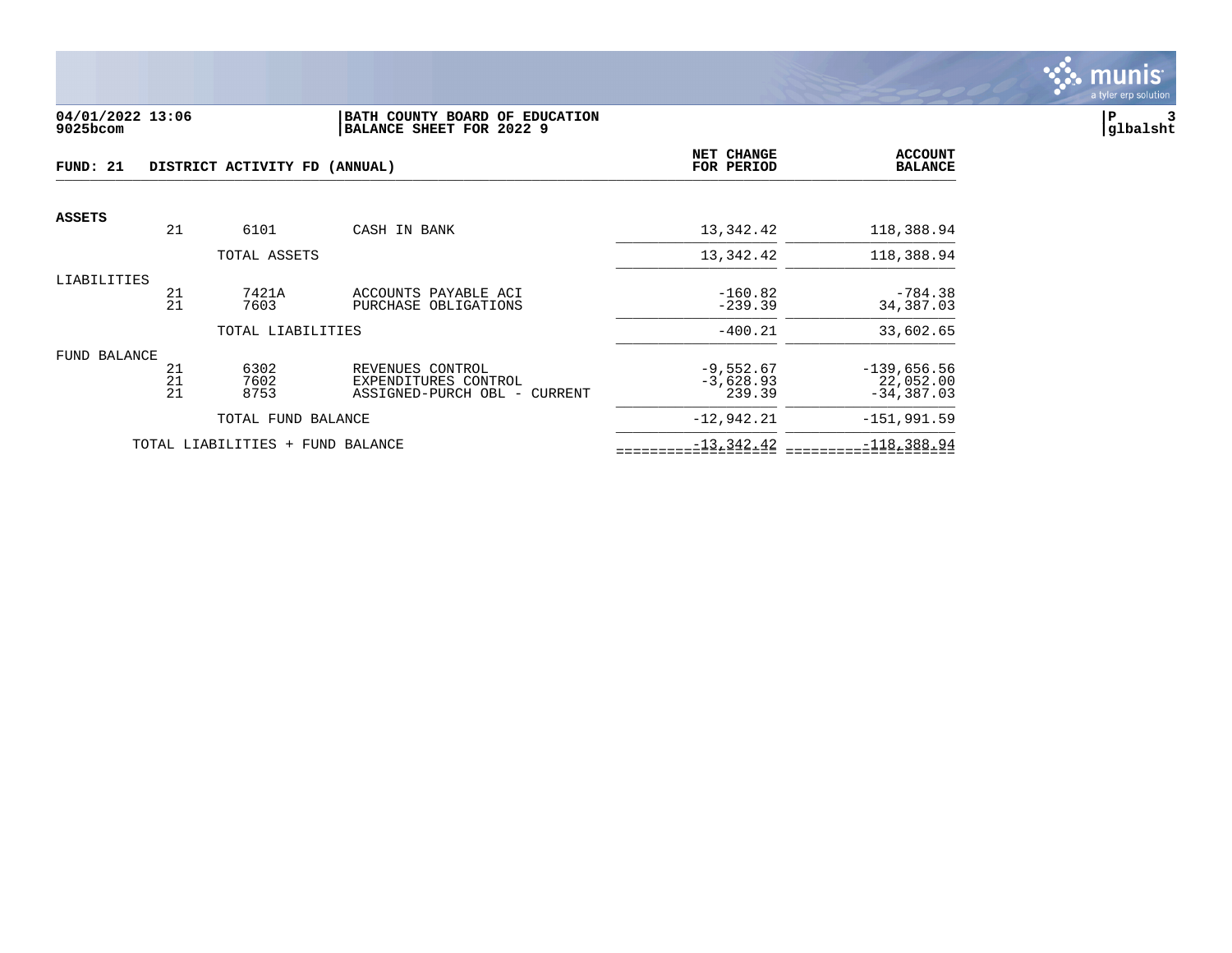

## **04/01/2022 13:06 |BATH COUNTY BOARD OF EDUCATION |P 4 9025bcom |BALANCE SHEET FOR 2022 9 |glbalsht**

| FUND: 25      |    | SPEC REV - STUDENT ACTIVITY      |                    | NET CHANGE<br>FOR PERIOD | <b>ACCOUNT</b><br><b>BALANCE</b> |
|---------------|----|----------------------------------|--------------------|--------------------------|----------------------------------|
| <b>ASSETS</b> | 25 | 6101                             | CASH IN BANK       | .00                      | 213,398.37                       |
|               |    | TOTAL ASSETS                     |                    | .00                      | 213,398.37                       |
| FUND BALANCE  | 25 | 8737                             | RESTRICTED - OTHER | .00                      | $-213,398.37$                    |
|               |    | TOTAL FUND BALANCE               |                    | .00                      | $-213, 398.37$                   |
|               |    | TOTAL LIABILITIES + FUND BALANCE |                    | .00                      | $-213, 398.37$                   |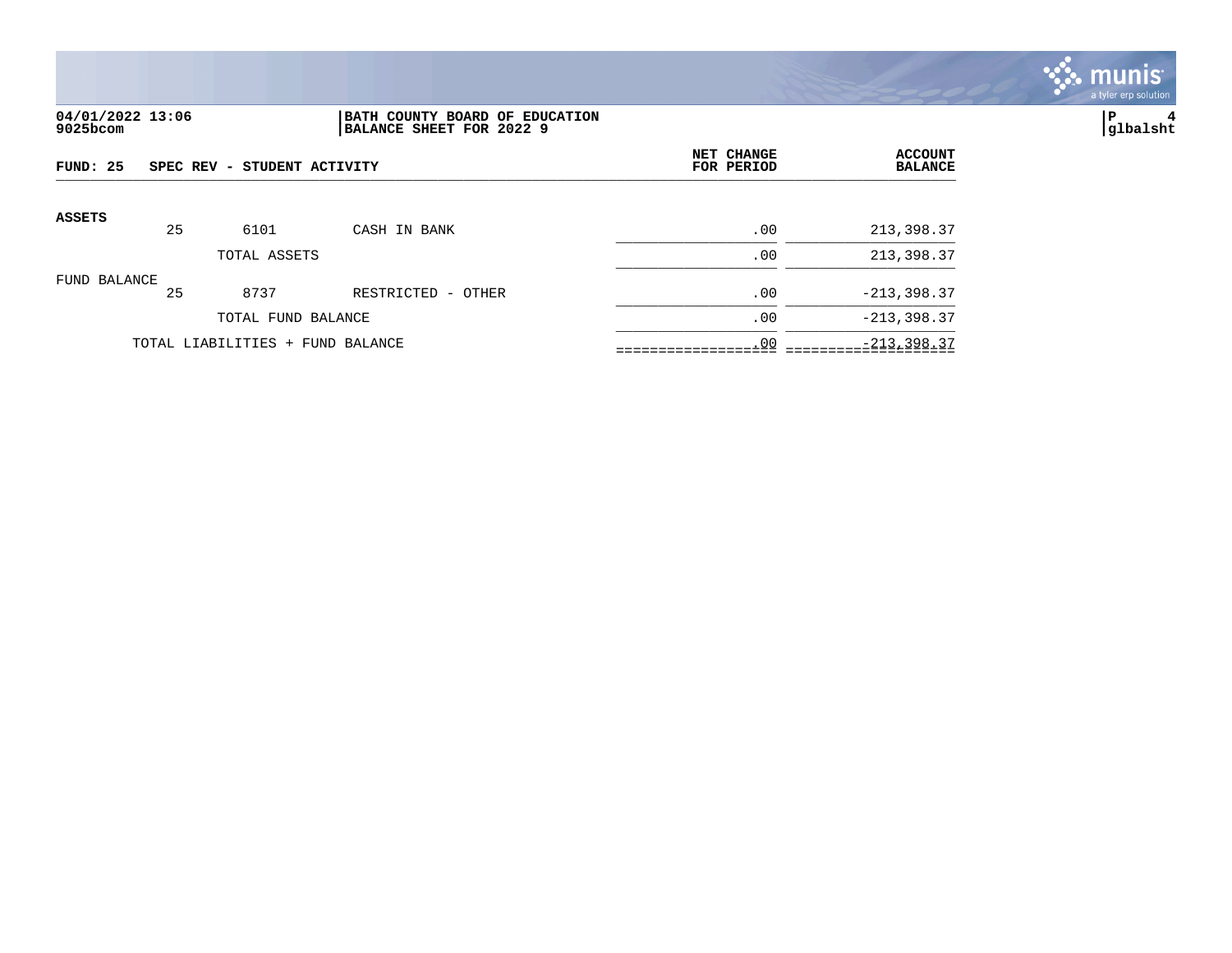

### **04/01/2022 13:06 |BATH COUNTY BOARD OF EDUCATION |P 5 9025bcom |BALANCE SHEET FOR 2022 9 |glbalsht**

| FUND: 310     |          | CAPITAL OUTLAY FUND              |                                                    | NET CHANGE<br>FOR PERIOD | <b>ACCOUNT</b><br><b>BALANCE</b> |
|---------------|----------|----------------------------------|----------------------------------------------------|--------------------------|----------------------------------|
| <b>ASSETS</b> |          |                                  |                                                    |                          |                                  |
|               | 31       | 6101                             | CASH IN BANK                                       | .00                      | 174,302.75                       |
|               |          | TOTAL ASSETS                     |                                                    | .00                      | 174,302.75                       |
| FUND BALANCE  | 31<br>31 | 6302<br>8738                     | REVENUES CONTROL<br>RESTRICTED-SFCC ESCROW-CURRENT | .00<br>.00               | $-89,753.00$<br>$-84,549.75$     |
|               |          | TOTAL FUND BALANCE               |                                                    | .00                      | $-174, 302.75$                   |
|               |          | TOTAL LIABILITIES + FUND BALANCE |                                                    | .00                      | $-174, 302.75$                   |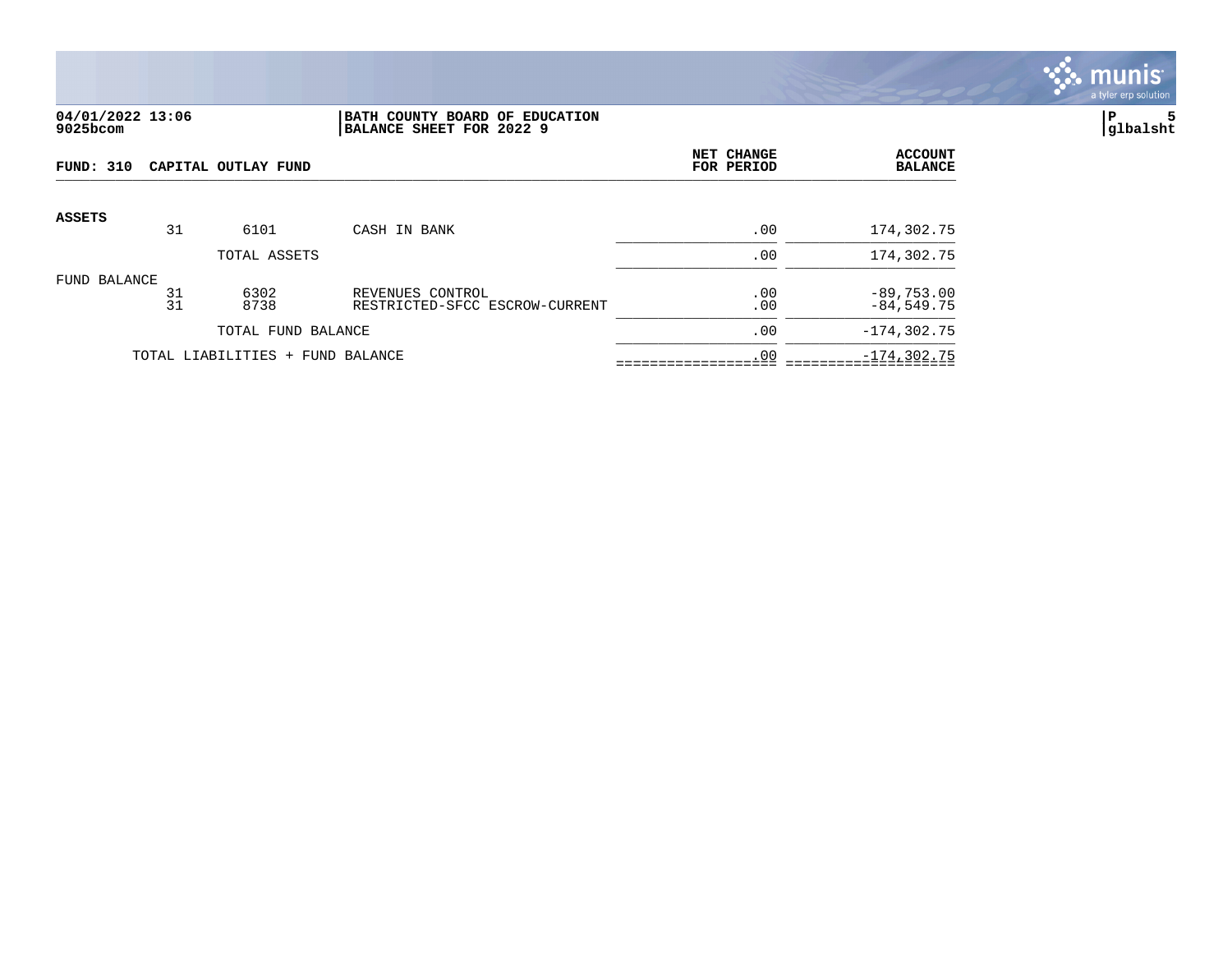

# **04/01/2022 13:06 |BATH COUNTY BOARD OF EDUCATION |P 6 9025bcom |BALANCE SHEET FOR 2022 9 |glbalsht**

| FUND: 320     |                | BUILDING FUND (5 CENT LEVY)      |                                                                            | <b>NET CHANGE</b><br>FOR PERIOD | <b>ACCOUNT</b><br><b>BALANCE</b>                   |
|---------------|----------------|----------------------------------|----------------------------------------------------------------------------|---------------------------------|----------------------------------------------------|
| <b>ASSETS</b> | 32             | 6101                             | CASH IN BANK                                                               | $-173, 449.62$                  | $-178,963.81$                                      |
|               |                | TOTAL ASSETS                     |                                                                            | $-173, 449.62$                  | $-178,963.81$                                      |
| FUND BALANCE  | 32<br>32<br>32 | 6302<br>7602<br>8738             | REVENUES CONTROL<br>EXPENDITURES CONTROL<br>RESTRICTED-SFCC ESCROW-CURRENT | .00<br>173,449.62<br>.00        | $-1, 159, 578.00$<br>1,579,972.08<br>$-241.430.27$ |
|               |                | TOTAL FUND BALANCE               |                                                                            | 173,449.62                      | 178,963.81                                         |
|               |                | TOTAL LIABILITIES + FUND BALANCE |                                                                            | 173,449.62                      | 178,963.81                                         |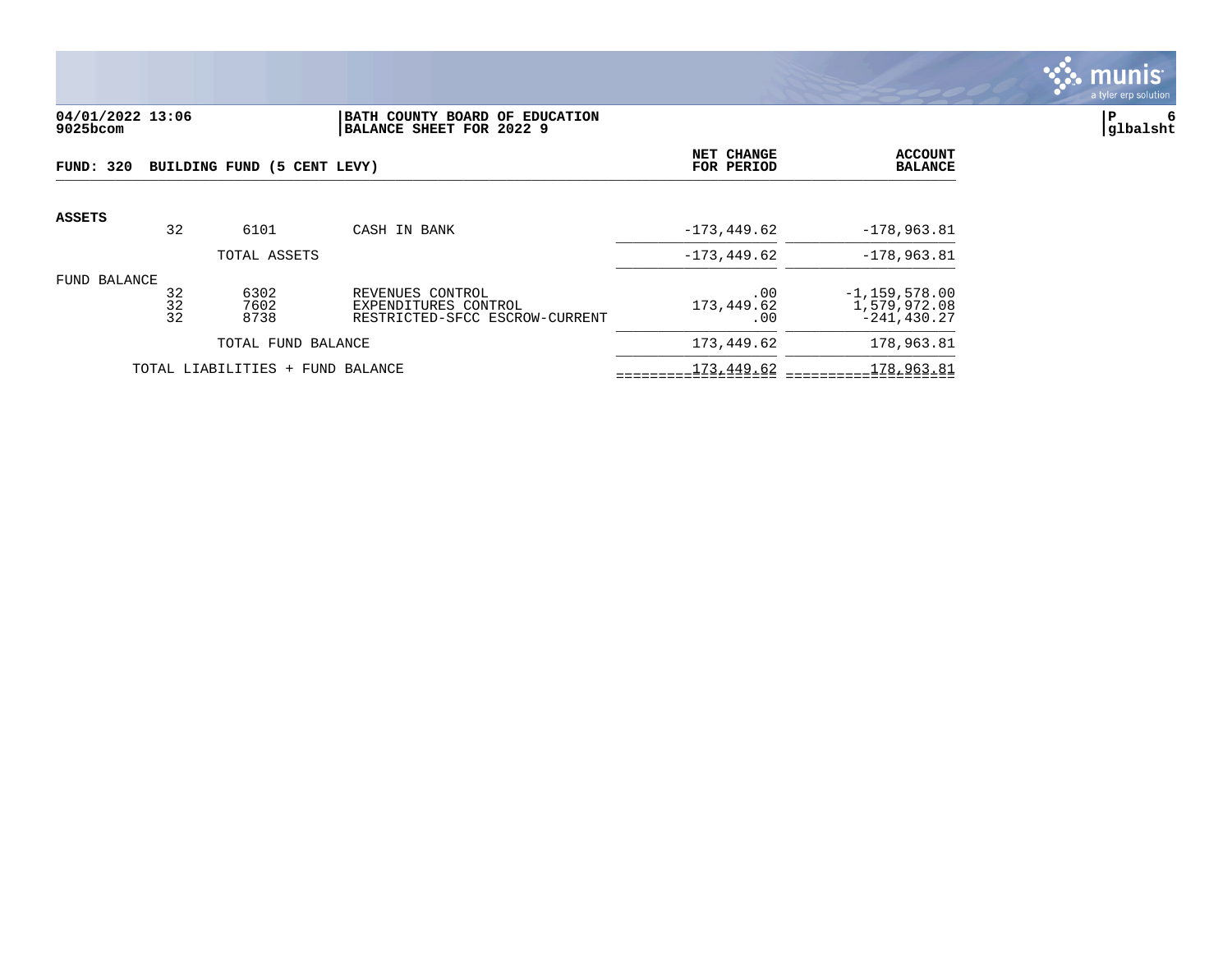

### **04/01/2022 13:06 |BATH COUNTY BOARD OF EDUCATION |P 7 9025bcom |BALANCE SHEET FOR 2022 9 |glbalsht**

| <b>FUND: 360</b><br>CONSTRUCTION FUND |          |                                  |                                                       | NET CHANGE<br>FOR PERIOD | <b>ACCOUNT</b><br><b>BALANCE</b> |
|---------------------------------------|----------|----------------------------------|-------------------------------------------------------|--------------------------|----------------------------------|
| <b>ASSETS</b>                         | 36       | 6101                             | CASH IN BANK                                          | .00                      | 28,631.38                        |
|                                       |          | TOTAL ASSETS                     |                                                       | .00                      | 28,631.38                        |
| LIABILITIES                           | 36       | 7421A                            | ACCOUNTS PAYABLE ACI                                  | .00                      | $-749.00$                        |
|                                       |          | TOTAL LIABILITIES                |                                                       | .00                      | $-749.00$                        |
| FUND BALANCE                          | 36<br>36 | 7602<br>8735                     | EXPENDITURES CONTROL<br>RESTRICTED-FUTURE CONSTR BG-1 | .00<br>.00               | 2,589.66<br>$-30, 472.04$        |
|                                       |          | TOTAL FUND BALANCE               |                                                       | .00                      | $-27,882.38$                     |
|                                       |          | TOTAL LIABILITIES + FUND BALANCE |                                                       | .00                      | $-28,631.38$                     |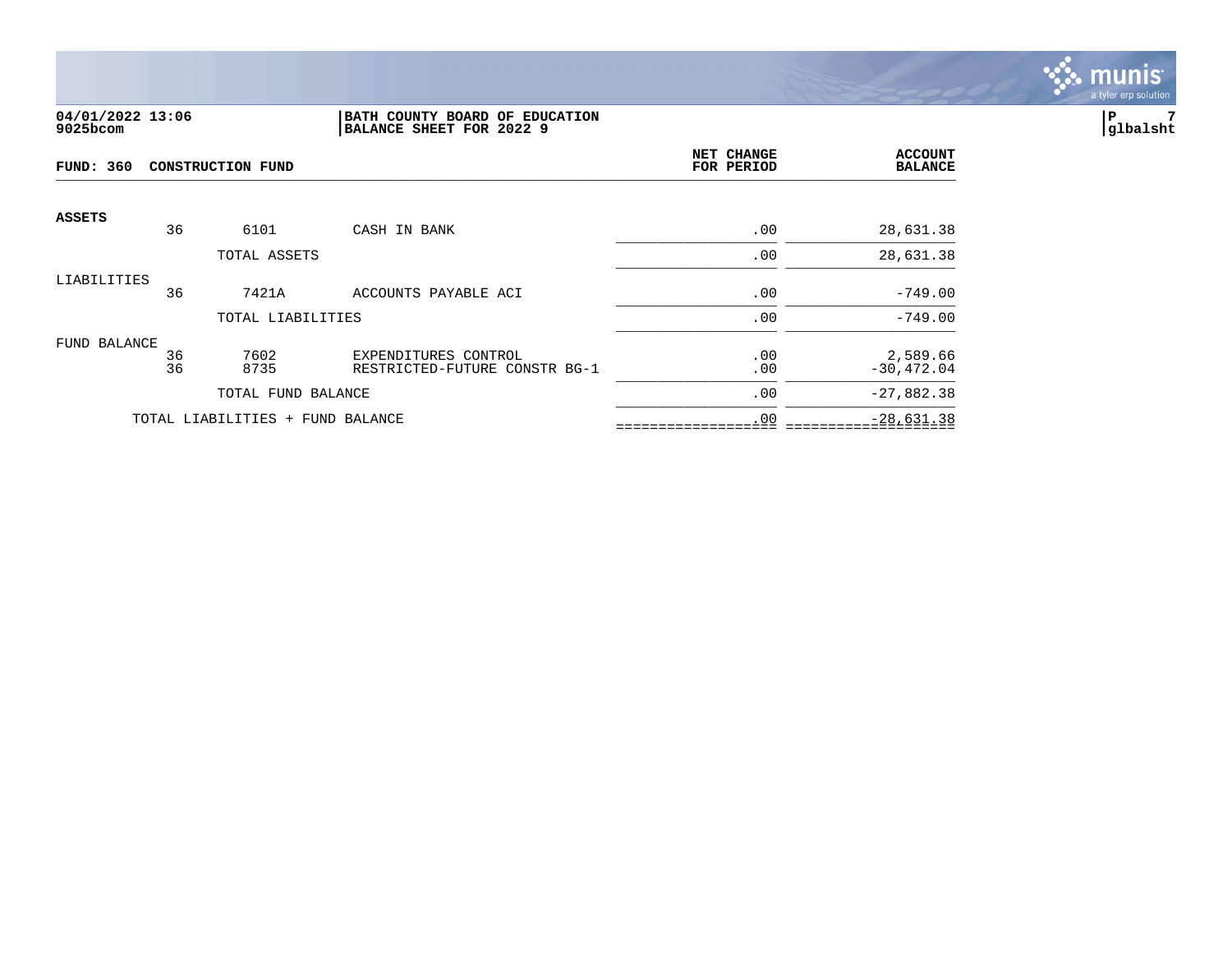

#### **04/01/2022 13:06 |BATH COUNTY BOARD OF EDUCATION |P 8 9025bcom |BALANCE SHEET FOR 2022 9 |glbalsht**

| FUND: 400          |                                                         |                | DEBT SERVICE FUND                |                                                                          | NET CHANGE<br>FOR PERIOD                   | <b>ACCOUNT</b><br><b>BALANCE</b>       |
|--------------------|---------------------------------------------------------|----------------|----------------------------------|--------------------------------------------------------------------------|--------------------------------------------|----------------------------------------|
| <b>LIABILITIES</b> |                                                         |                |                                  |                                                                          | $-173, 449.62$                             | .00                                    |
|                    | 40<br>7603<br>PURCHASE OBLIGATIONS<br>TOTAL LIABILITIES |                |                                  |                                                                          | $-173, 449.62$                             | .00                                    |
| FUND BALANCE       |                                                         | 40<br>40<br>40 | 6302<br>7602<br>8753             | REVENUES CONTROL<br>EXPENDITURES CONTROL<br>ASSIGNED-PURCH OBL - CURRENT | $-173, 449.62$<br>173,449.62<br>173,449.62 | $-1,344,278.08$<br>1,344,278.08<br>.00 |
|                    |                                                         |                | TOTAL FUND BALANCE               |                                                                          | 173,449.62                                 | .00                                    |
|                    |                                                         |                | TOTAL LIABILITIES + FUND BALANCE |                                                                          | .00                                        | .00                                    |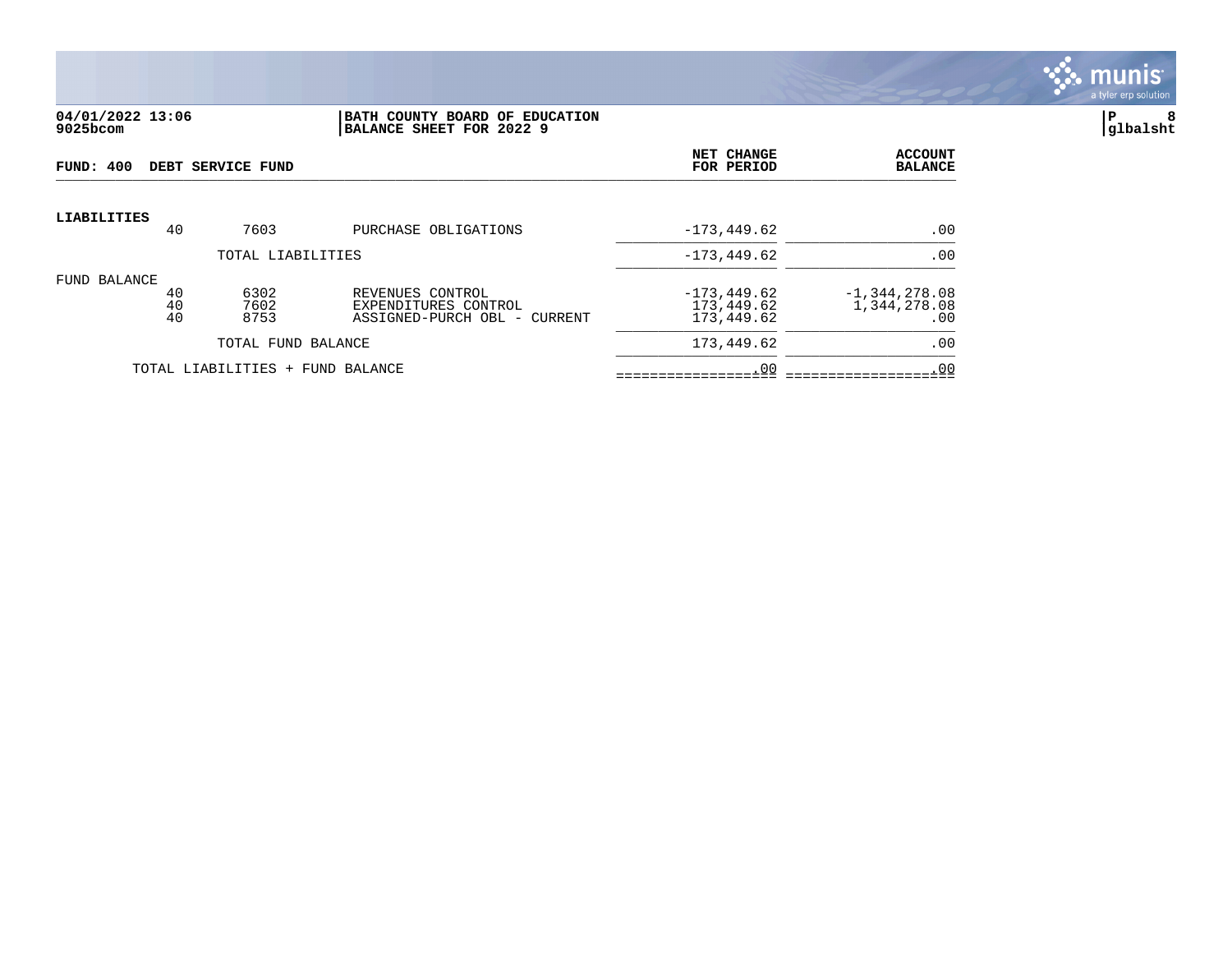

# **04/01/2022 13:06 |BATH COUNTY BOARD OF EDUCATION |P 9 9025bcom |BALANCE SHEET FOR 2022 9 |glbalsht**

| FUND: 51      |                                        | <b>FOOD SERVICE FUND</b>                                  |                                                                                                                                                                                       | NET CHANGE<br>FOR PERIOD                                        | <b>ACCOUNT</b><br><b>BALANCE</b>                                                                          |
|---------------|----------------------------------------|-----------------------------------------------------------|---------------------------------------------------------------------------------------------------------------------------------------------------------------------------------------|-----------------------------------------------------------------|-----------------------------------------------------------------------------------------------------------|
| <b>ASSETS</b> |                                        |                                                           |                                                                                                                                                                                       |                                                                 |                                                                                                           |
|               | 51<br>51<br>51<br>51                   | 6101<br>6171<br>64000<br>6400P                            | CASH IN BANK<br>INVENTORIES FOR CONSUMPTION<br>DEF OUTFLOW OF<br>RESOURCES<br>DEF OUTFLOW OF<br>RESOURCES                                                                             | 33,046.65<br>.00<br>.00<br>.00                                  | 2,149,856.19<br>15,936.96<br>142,282.38<br>201,256.15                                                     |
|               |                                        | TOTAL ASSETS                                              |                                                                                                                                                                                       | 33,046.65                                                       | 2,509,331.68                                                                                              |
| LIABILITIES   | 51<br>51<br>51<br>51<br>51<br>51<br>51 | 7421<br>7421A<br>75410<br>7541P<br>7603<br>77000<br>7700P | ACCOUNTS PAYABLE<br>ACCOUNTS PAYABLE ACI<br>NET PENSION LIABILITY<br>NET PENSION LIABILITY<br>PURCHASE OBLIGATIONS<br>INFLOW OF RESOURCES<br><b>DEF</b><br>DEF<br>INFLOW OF RESOURCES | .00<br>.00<br>.00<br>.00<br>1,742.01<br>.00<br>.00              | $-100.00$<br>$-.10$<br>$-401, 412.04$<br>$-1, 160, 593.50$<br>241,306.67<br>$-41,550.80$<br>$-10, 208.31$ |
|               |                                        | TOTAL LIABILITIES                                         |                                                                                                                                                                                       | 1,742.01                                                        | $-1,372,558.08$                                                                                           |
| FUND BALANCE  | 51<br>51<br>51<br>51<br>51<br>51       | 6302<br>7602<br>87370<br>8737P<br>8739<br>8753            | REVENUES CONTROL<br>EXPENDITURES CONTROL<br>RESTRICTED - OTHER<br>RESTRICTED-OTHER<br>RESTRICTED-NET ASSETS<br>ASSIGNED-PURCH OBL - CURRENT                                           | $-167,835.87$<br>134,789.22<br>.00<br>.00<br>.00<br>$-1,742.01$ | $-1, 163, 095.83$<br>1,038,726.51<br>300,680.46<br>969,545.66<br>$-2,041,323.73$<br>$-241, 306.67$        |
|               |                                        | TOTAL FUND BALANCE                                        |                                                                                                                                                                                       | $-34,788.66$                                                    | $-1, 136, 773.60$                                                                                         |
|               |                                        | TOTAL LIABILITIES + FUND BALANCE                          |                                                                                                                                                                                       | $-33,046.65$                                                    | $-2,509,331.68$                                                                                           |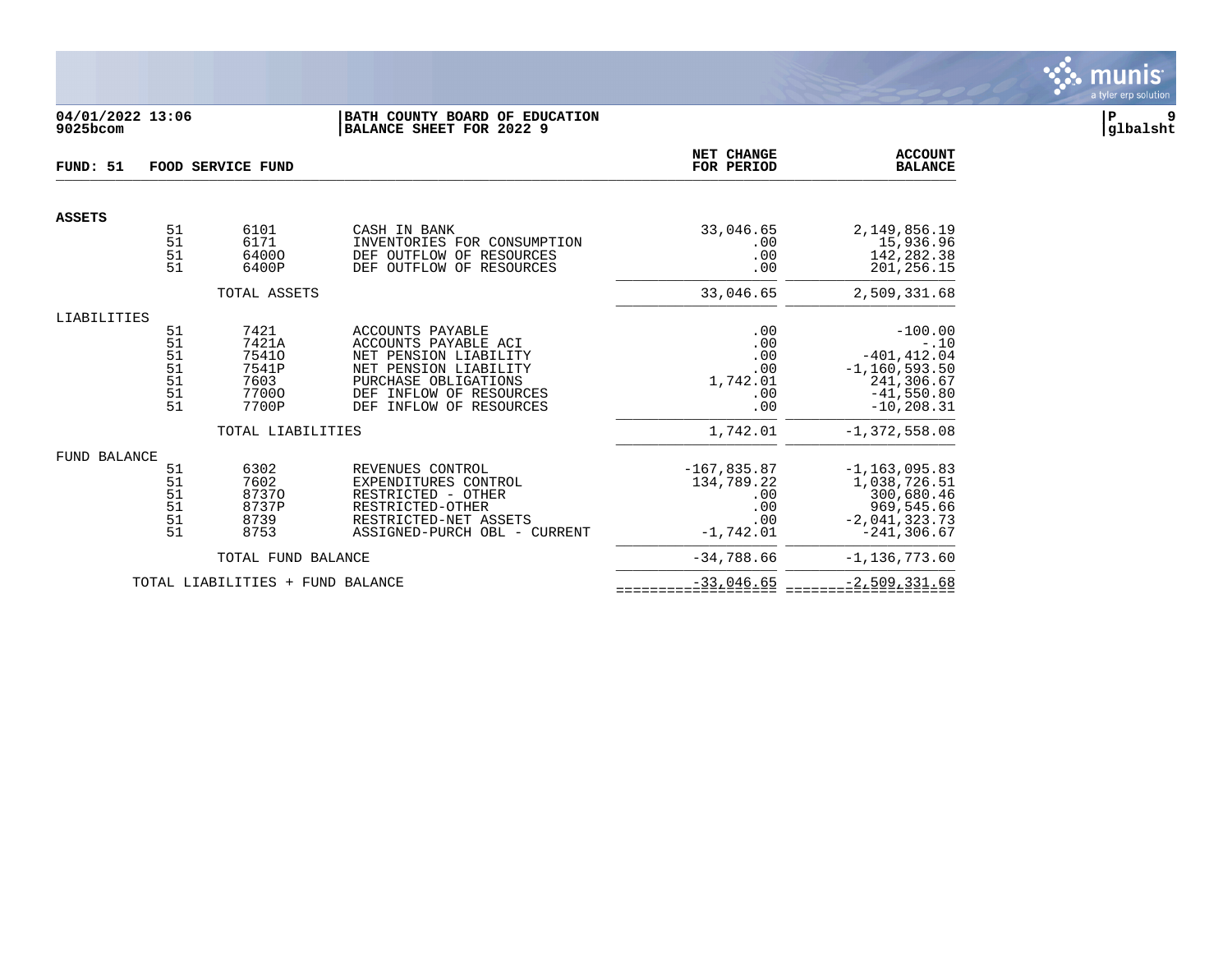

# **04/01/2022 13:06 |BATH COUNTY BOARD OF EDUCATION |P 10 9025bcom |BALANCE SHEET FOR 2022 9 |glbalsht**

| FUND: 52            | CHILD CARE                                                       |                                                               | <b>NET CHANGE</b><br>FOR PERIOD                                                                                                                     | <b>ACCOUNT</b><br><b>BALANCE</b>                              |                                                                                              |
|---------------------|------------------------------------------------------------------|---------------------------------------------------------------|-----------------------------------------------------------------------------------------------------------------------------------------------------|---------------------------------------------------------------|----------------------------------------------------------------------------------------------|
| <b>ASSETS</b>       |                                                                  |                                                               |                                                                                                                                                     |                                                               |                                                                                              |
|                     | 52<br>52<br>52                                                   | 6101<br>64000<br>6400P                                        | CASH IN BANK<br>DEF OUTFLOW OF<br>RESOURCES<br>OUTFLOW OF<br>DEF<br>RESOURCES                                                                       | 65,957.77<br>.00<br>.00                                       | 190, 417. 45<br>32, 281.34<br>60,062.20                                                      |
|                     |                                                                  | TOTAL ASSETS                                                  |                                                                                                                                                     | 65,957.77                                                     | 282,760.99                                                                                   |
| LIABILITIES         | 52<br>$\frac{52}{52}$<br>$\begin{array}{c} 52 \\ 52 \end{array}$ | 75410<br>7541P<br>7603<br>77000<br>7700P<br>TOTAL LIABILITIES | NET PENSION LIABILITY<br>NET PENSION LIABILITY<br>PURCHASE OBLIGATIONS<br>INFLOW OF RESOURCES<br>DEF<br>INFLOW OF RESOURCES<br><b>DEF</b>           | .00<br>.00<br>9,900.00<br>.00<br>.00<br>9,900.00              | $-96,710.70$<br>$-165,030.43$<br>15,699.00<br>$-10, 418.78$<br>$-15,537.70$<br>$-271,998.61$ |
| <b>FUND BALANCE</b> | 52<br>52<br>$\frac{52}{52}$<br>$\frac{5}{2}$                     | 6302<br>7602<br>87370<br>8737P<br>8739<br>8753                | REVENUES CONTROL<br>EXPENDITURES CONTROL<br>RESTRICTED - OTHER<br>RESTRICTED-OTHER PENSION<br>RESTRICTED-NET ASSETS<br>ASSIGNED-PURCH OBL - CURRENT | $-78,502.58$<br>12,544.81<br>.00<br>.00<br>.00<br>$-9,900.00$ | $-267, 208.60$<br>127,546.90<br>74,848.14<br>120,505.93<br>$-50, 755.75$<br>$-15,699.00$     |
|                     |                                                                  | TOTAL FUND BALANCE                                            |                                                                                                                                                     | $-75,857.77$                                                  | $-10, 762.38$                                                                                |
|                     |                                                                  | TOTAL LIABILITIES + FUND BALANCE                              |                                                                                                                                                     | $-65,957.77$                                                  | $-282,760.99$                                                                                |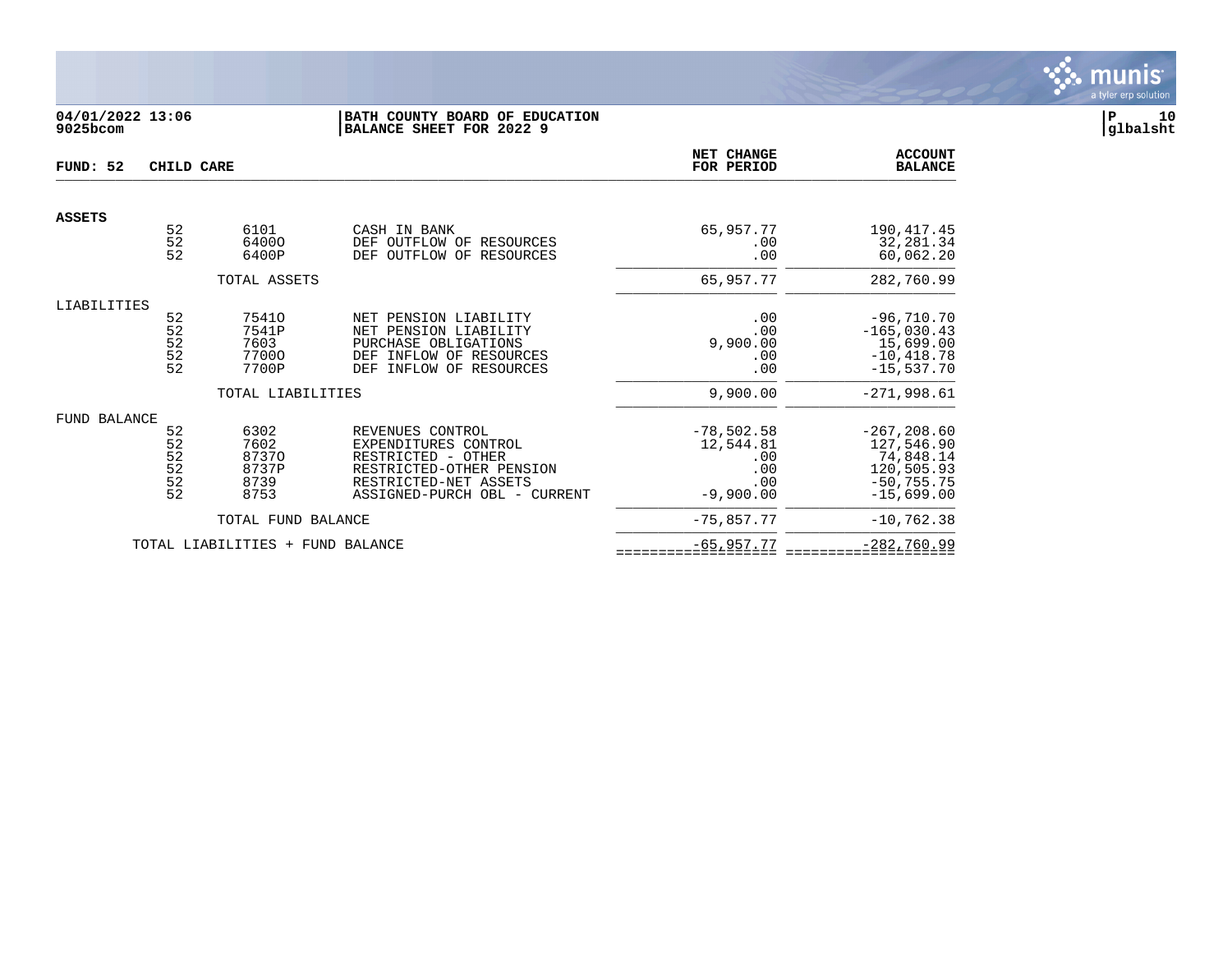

# **04/01/2022 13:06 |BATH COUNTY BOARD OF EDUCATION |P 11 9025bcom |BALANCE SHEET FOR 2022 9 |glbalsht**

| FUND: 53      | <b>PRESCHOOL</b> |                                  |                                                                          | NET CHANGE<br>FOR PERIOD        | <b>ACCOUNT</b><br><b>BALANCE</b>   |
|---------------|------------------|----------------------------------|--------------------------------------------------------------------------|---------------------------------|------------------------------------|
| <b>ASSETS</b> | 53               | 6101                             | CASH IN BANK                                                             | 36.18                           | $-801.08$                          |
|               |                  | TOTAL ASSETS                     |                                                                          | 36.18                           | $-801.08$                          |
| LIABILITIES   | 53               | 7603                             | PURCHASE OBLIGATIONS                                                     | 230.00                          | 230.00                             |
|               |                  | TOTAL LIABILITIES                |                                                                          | 230.00                          | 230.00                             |
| FUND BALANCE  | 53<br>53<br>53   | 6302<br>7602<br>8753             | REVENUES CONTROL<br>EXPENDITURES CONTROL<br>ASSIGNED-PURCH OBL - CURRENT | $-120.00$<br>83.82<br>$-230.00$ | $-370.00$<br>1,171.08<br>$-230.00$ |
|               |                  | TOTAL FUND BALANCE               |                                                                          | $-266.18$                       | 571.08                             |
|               |                  | TOTAL LIABILITIES + FUND BALANCE |                                                                          | $-36.18$                        | 801.08                             |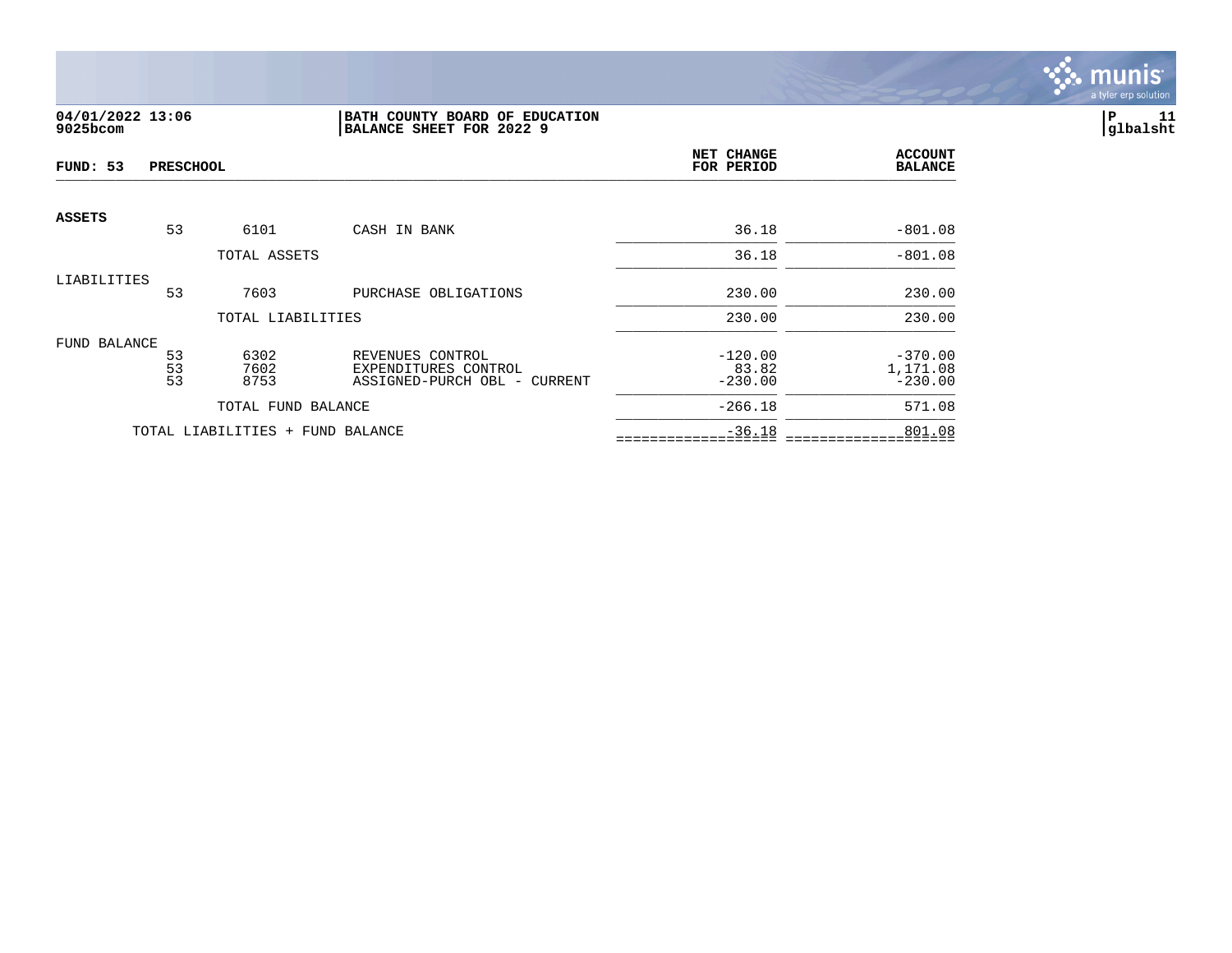

# **04/01/2022 13:06 |BATH COUNTY BOARD OF EDUCATION |P 12 9025bcom |BALANCE SHEET FOR 2022 9 |glbalsht**

| FUND: 7000 TRUST/AGENCY FUNDS |    |                                  |                  | NET CHANGE<br>FOR PERIOD | <b>ACCOUNT</b><br><b>BALANCE</b> |
|-------------------------------|----|----------------------------------|------------------|--------------------------|----------------------------------|
| <b>ASSETS</b>                 | 70 | 6101                             | CASH IN BANK     | 3.84                     | 47,072.42                        |
|                               |    | TOTAL ASSETS                     |                  | 3.84                     | 47,072.42                        |
| FUND BALANCE                  | 70 | 6302                             | REVENUES CONTROL | $-3.84$                  | $-47,072.42$                     |
|                               |    | TOTAL FUND BALANCE               |                  | $-3.84$                  | $-47,072.42$                     |
|                               |    | TOTAL LIABILITIES + FUND BALANCE |                  | $-3.84$                  | $-47,072.42$                     |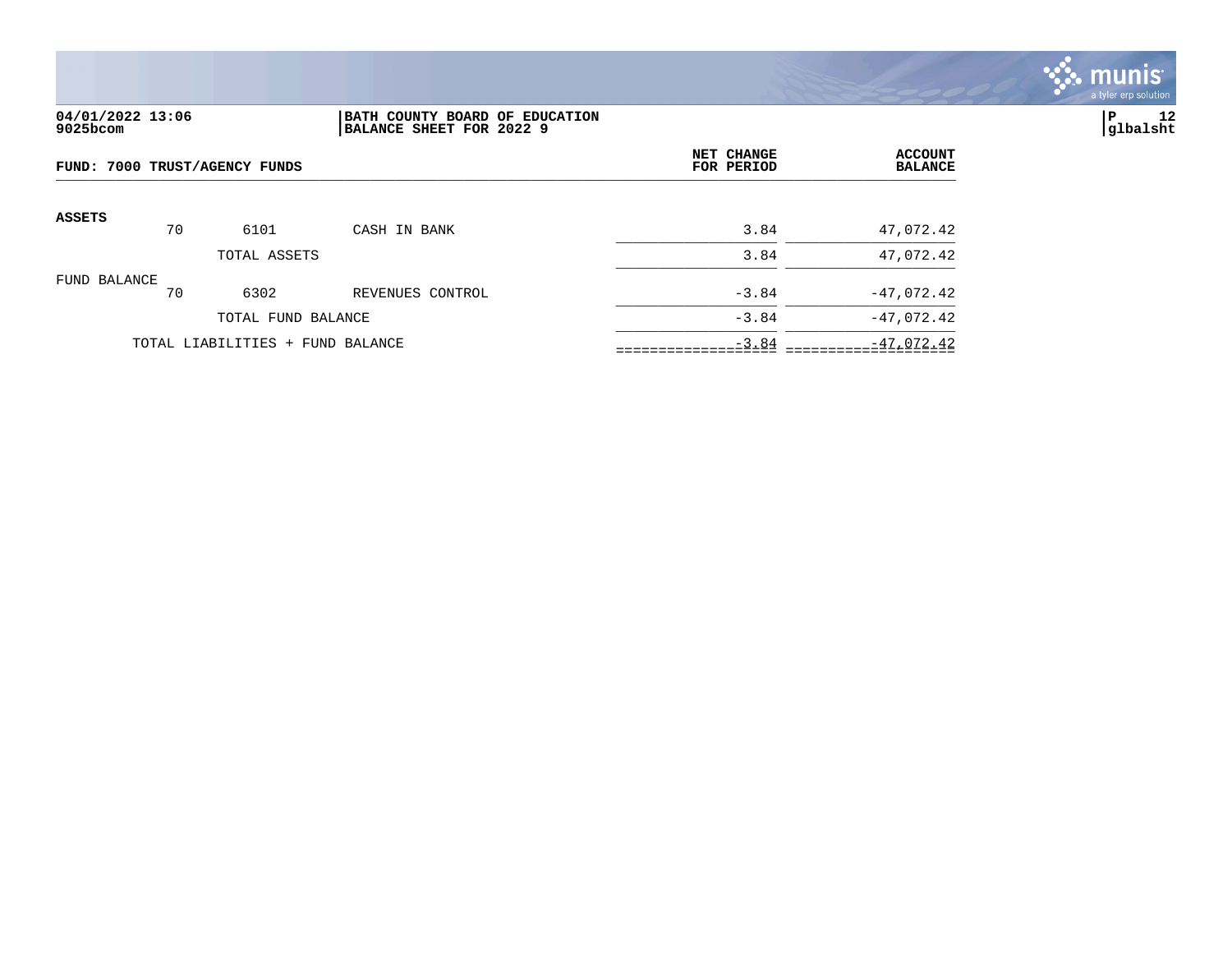

### **04/01/2022 13:06 |BATH COUNTY BOARD OF EDUCATION |P 13 9025bcom |BALANCE SHEET FOR 2022 9 |glbalsht**

| FUND: 8                                  |          | <b>GOVERNMENTAL ASSETS</b> | NET CHANGE<br>FOR PERIOD                                       | <b>ACCOUNT</b><br><b>BALANCE</b> |                                    |
|------------------------------------------|----------|----------------------------|----------------------------------------------------------------|----------------------------------|------------------------------------|
| <b>ASSETS</b>                            |          |                            |                                                                |                                  |                                    |
|                                          | 80<br>80 | 6201<br>6211               | LAND<br>LAND IMPROVEMENTS                                      | .00<br>.00                       | 518,316.60<br>1,124,210.27         |
|                                          | 80<br>80 | 6212<br>6221               | ACCUM DEPR LAND IMPROVEMENTS<br>BUILDINGS & BLDING IMPROVEMENT | .00<br>11,075.00                 | $-975, 229.22$<br>46,098,680.31    |
|                                          | 80<br>80 | 6222<br>6231               | ACCUM DEPR BLDG IMPROVMENTS<br>TECHNOLOGY EQUIPMENT            | .00<br>21,100.00                 | $-13, 186, 391.89$<br>2,171,691.50 |
|                                          | 80       | 6232                       | ACCUM DEPR TECHNOLOGY EOUIP                                    | .00                              | $-1,664,823.59$                    |
|                                          | 80       | 6241                       | VEHICLES                                                       | .00                              | 4,302,971.19                       |
|                                          | 80<br>80 | 6242<br>6251               | <b>ACCUM DEPR VEHICLES</b><br>GENERAL EOUIPMENT                | .00<br>.00                       | $-3, 110, 050.41$<br>885,583.28    |
|                                          | 80       | 6252                       | ACCUM DEPR GENERAL EOUIP                                       | .00                              | $-742, 114.89$                     |
| TOTAL ASSETS                             |          |                            |                                                                | 32,175.00                        | 35, 422, 843. 15                   |
| FUND BALANCE                             |          |                            |                                                                |                                  |                                    |
|                                          | 80       | 7602                       | EXPENDITURES CONTROL                                           | .00                              | 23.31                              |
|                                          | 80       | 8710                       | INVESTMENTS GOVERNMENTAL ASSET                                 | $-32, 175.00$                    | $-35,422,866.46$                   |
| TOTAL FUND BALANCE                       |          |                            |                                                                | $-32, 175.00$                    | $-35, 422, 843.15$                 |
| TOTAL LIABILITIES<br>FUND BALANCE<br>$+$ |          |                            |                                                                | $-32, 175.00$                    | $-35, 422, 843.15$                 |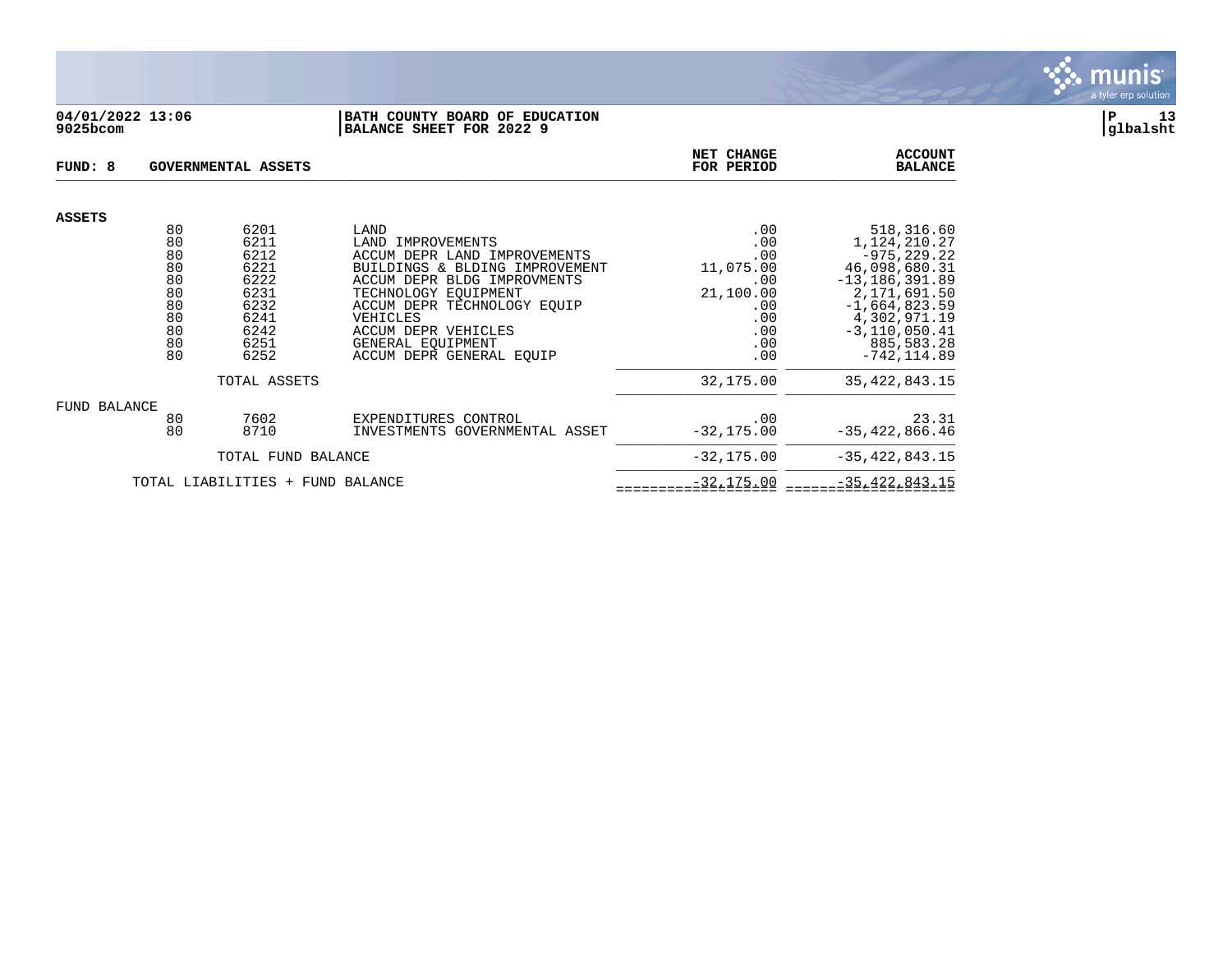

## **04/01/2022 13:06 |BATH COUNTY BOARD OF EDUCATION |P 14 9025bcom |BALANCE SHEET FOR 2022 9 |glbalsht**

| FUND: 81                         |                                  | FOOD SERVICE ASSETS                          |                                                                                                                                                         | NET CHANGE<br>FOR PERIOD               | <b>ACCOUNT</b><br><b>BALANCE</b>                                                    |
|----------------------------------|----------------------------------|----------------------------------------------|---------------------------------------------------------------------------------------------------------------------------------------------------------|----------------------------------------|-------------------------------------------------------------------------------------|
| <b>ASSETS</b>                    | 81<br>81<br>81<br>81<br>81<br>81 | 6221<br>6222<br>6231<br>6232<br>6241<br>6242 | BUILDINGS & BLDING IMPROVEMENT<br>ACCUM DEPR BLDG IMPROVMENTS<br>TECHNOLOGY EOUIPMENT<br>ACCUM DEPR TECHNOLOGY EOUIP<br>VEHICLES<br>ACCUM DEPR VEHICLES | .00<br>.00<br>.00<br>.00<br>.00<br>.00 | 308,000.00<br>$-80, 593.33$<br>8,212.63<br>$-4,831.30$<br>35,895.00<br>$-27,065.75$ |
|                                  | 81<br>81                         | 6251<br>6252                                 | GENERAL EOUIPMENT<br>ACCUM DEPR GENERAL EQUIP                                                                                                           | .00<br>.00                             | 616, 188.39<br>$-533,052.17$                                                        |
|                                  |                                  | TOTAL ASSETS                                 |                                                                                                                                                         | .00                                    | 322,753.47                                                                          |
| FUND BALANCE                     | 81                               | 8711                                         | INVESTMENT BUSINESS ASSETS                                                                                                                              | .00                                    | $-322, 753.47$                                                                      |
|                                  |                                  | TOTAL FUND BALANCE                           |                                                                                                                                                         | .00                                    | $-322, 753.47$                                                                      |
| TOTAL LIABILITIES + FUND BALANCE |                                  |                                              |                                                                                                                                                         | .00                                    | $-322, 753.47$                                                                      |